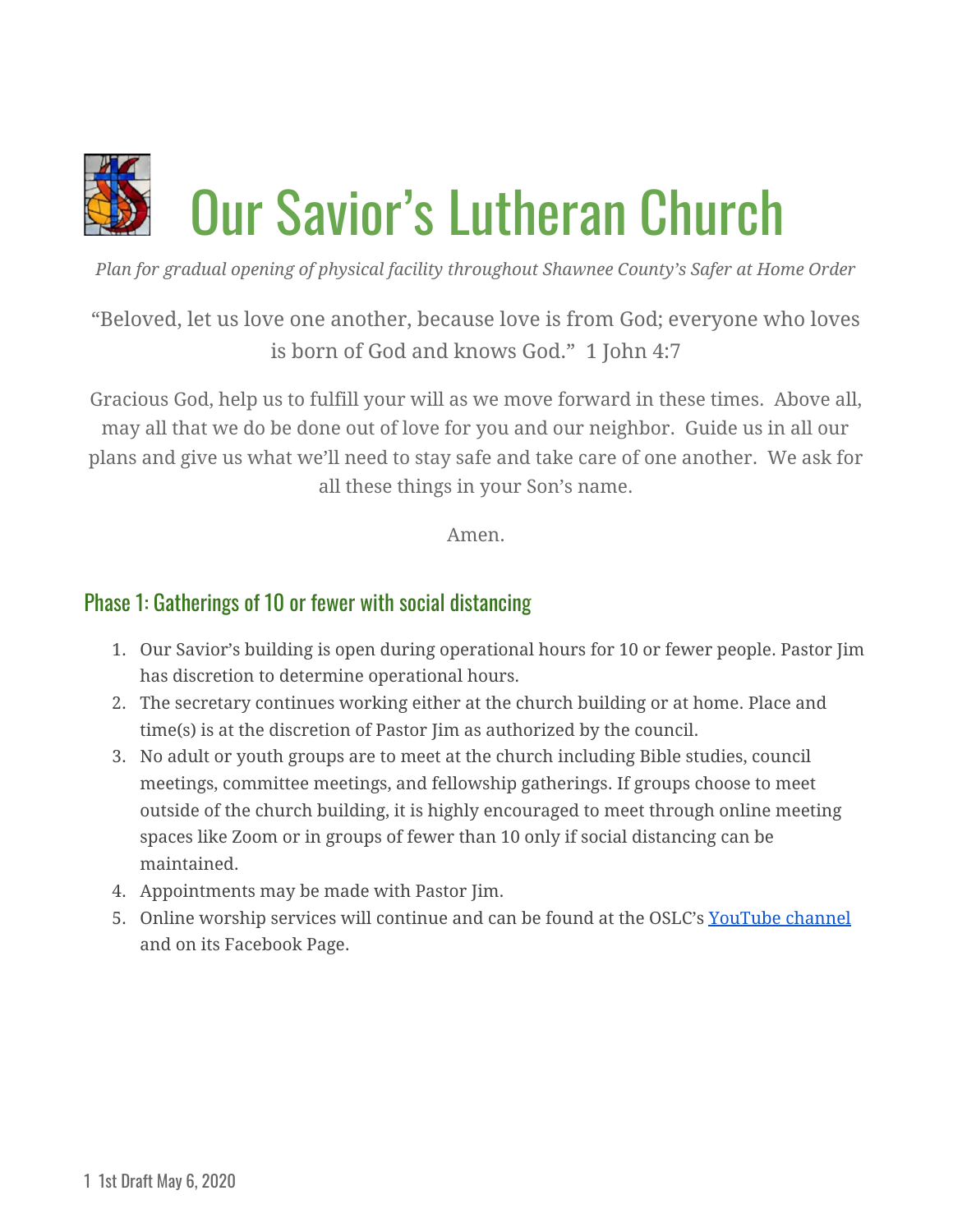# Phase 2: Gatherings of 30 or fewer with social distancing. This Phase will take place when Shawnee County adopts it.

- 1. All Phase 1 precautions will continue with this following exception
- 2. Online worship service could include the addition of worship volunteers.

# Phase 3: Gatherings of 90 or fewer with social distancing. This Phase will take place when Shawnee County adopts it.

- 1. Building considerations
	- a. The church will be deep cleaned (surfaces disinfected) prior to the first worship services in phase 3.
	- b. Inside doors, especially to the Worship Center, will be propped open excluding restrooms so they do not need to be touched. Ushers will stand at the 3 main entrance doors to open them as worshippers enter and greet them honoring social distancing.
	- c. Hand sanitizer will be placed throughout the building including key areas in the worship center.
	- d. Pew chairs will be placed in rows six feet apart. The hymnal holders and hymnals will be removed so individuals can adjust chairs side to side to maintain 6 feet distance between non family members.
	- e. 6 feet distance will be marked on the floor of the center aisle in the Worship Center to assist worshippers in maintaining 6 feet distance between non family members.
	- f. Restrooms and other necessary surfaces will be wiped down prior to each service.
	- g. The Prayground will be removed from the worship service during this time. Nursery will be closed. All other rooms in the church will be closed except for two restrooms in the main hall.
	- h. The fellowship hall will store the extra chairs. Round tables will be taken down to accommodate additional seating, in case it is needed. The Fellowship Hall is closed.
- 2. Worship Considerations
	- a. In person worship will begin.
	- b. Online worship services will continue.
	- c. All vulnerable worshippers will be encouraged to continue to participate in worship online and avoid coming to the church building.
	- d. Worshippers will be encouraged to wear masks. Masks will be made available and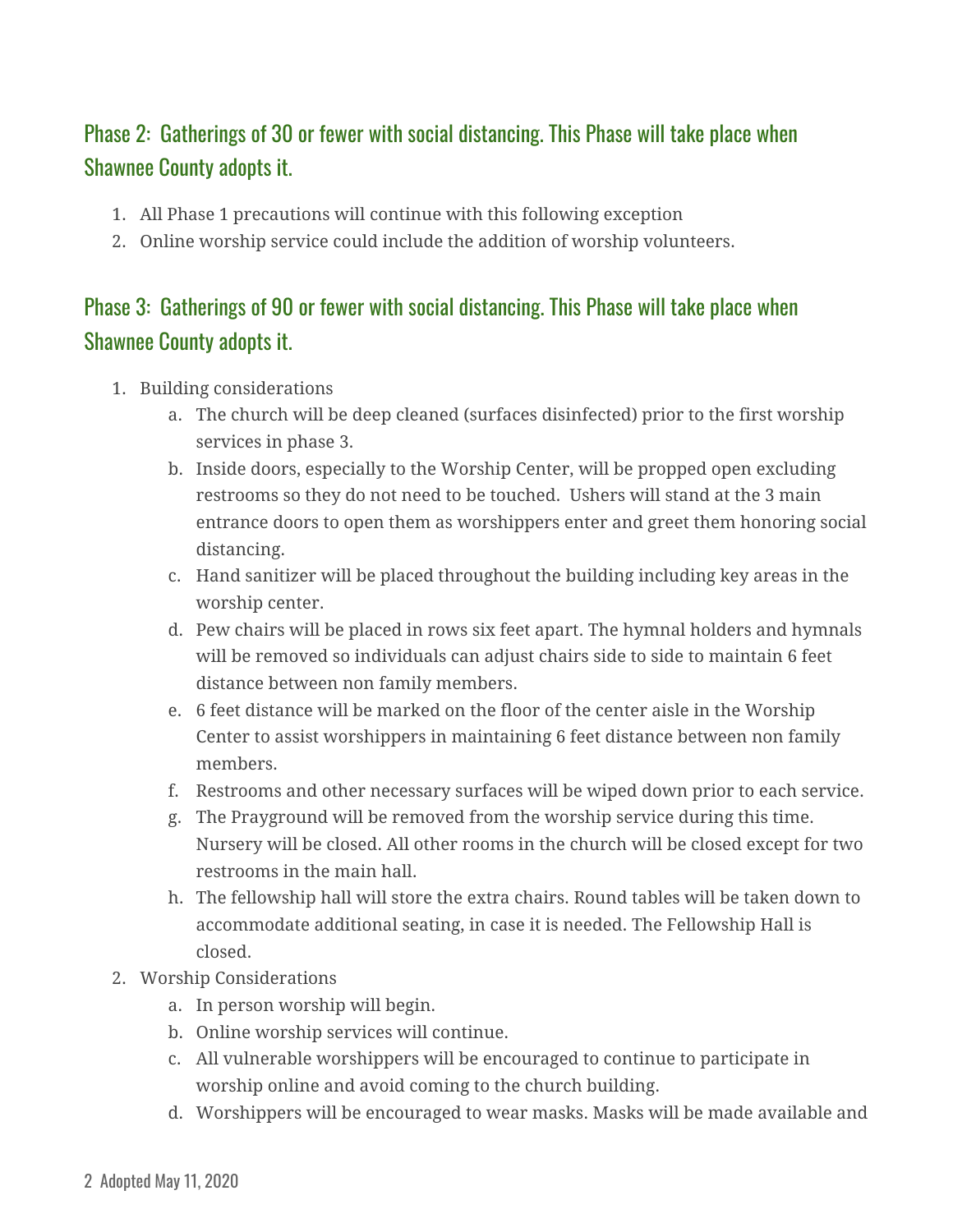washed after each use.

- e. Worshippers will be advised to avoid shaking hands or moving around the Worship Center.
	- i. We will not use Greeters during this time.
	- ii. During the sharing of the peace, we will bow or wave to other worshippers while remaining in the same location.
	- iii. At the conclusion of the service, Pastor will stand in the concourse 6 feet away from the Worship Center doors to verbally greet worshippers.
	- iv. Worshippers will exit the building after greeting Pastor.
- f. Bulletins will be placed on chairs to avoid multiple people handling them.
- g. The offering plates will be placed on a table for worshippers to place their offerings prior to receiving communion. Online giving is highly encouraged.
- h. Choir and Bells will return next fall. This is consistent with past practices. New Dimensions would continue.
- i. At the end of service the ushers will release rows to assist in maintaining a 6 foot distance between non family members while exiting the Worship Center.
- j. Encourage everyone to complete the attendance sheets so if we needed to participate in contact tracing we could. They will be put in the offering plate.
- 3. Altar Guild considerations
	- a. Individual cups will be used for communion and placed in every other space in the tray even if both the brass and silver trays need to be used. The cups will be disposed of after each service.
	- b. Parents are encouraged to pick up the cup for younger children who might accidentally touch other cups.
	- c. Wafers will be used for communion. After sanitizing his hands, Pastor will drop the wafer in the worshippers hands.
	- d. Communion preparers wash their hand thoroughly prior to preparing communion. Washing is twice as effective as hand sanitizer.
	- e. Pastor will consecrate the elements without touching them.
	- f. Those taking communion will maintain a 6 foot distance between non family members when going to/from the altar. Pastor will stand in one place along with the communion assistant(s) and worshippers will approach Pastor.
	- g. Water will not be placed in the Baptismal Font.
- 4. Fellowship Considerations
	- a. Fellowship activities will be suspended until the end of Phase 3. Confirmation will be planned for next fall.
	- b. Food activities, including Coffee Hour, are highly discouraged. If food is shared, packaged food is recommended.